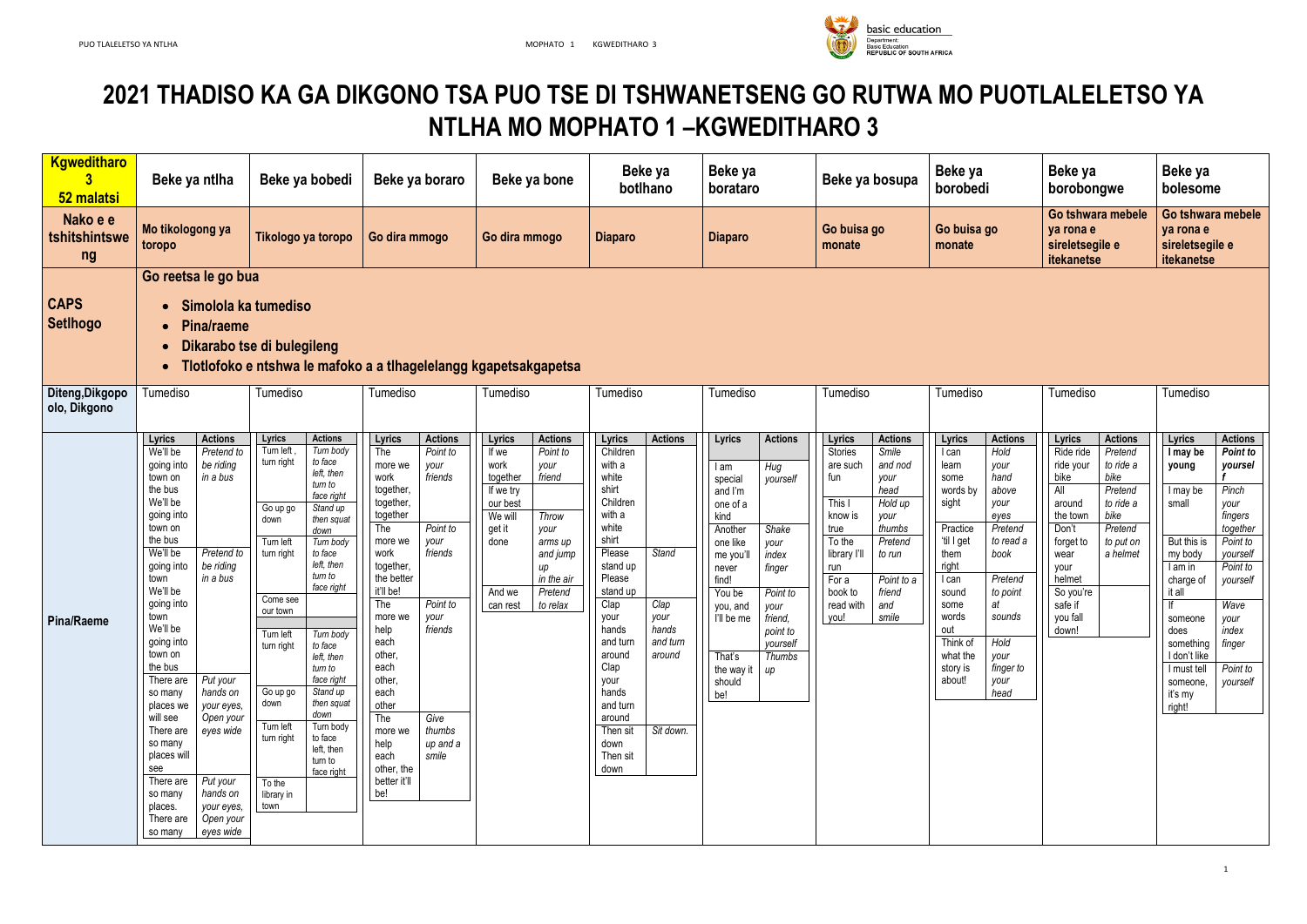

| <b>Kgweditharo</b><br>52 malatsi                                   | Beke ya ntlha                                                                                                                                                                                                                                                                                                                                                                                                                                                                                                                                                                                                                                                                                                                                                                                                                     | Beke ya bobedi                                                                                                                                                                                                                                 | Beke ya boraro                                                                                                                                                                        | Beke ya bone                                                                                                                                                                                                 | Beke ya<br>botlhano                                                                                                                                                                                  | Beke ya<br>borataro                                                                                                                                                                                 | Beke ya bosupa                                                                                                                                                                   | Beke ya<br>borobedi                                                                                                                                     | Beke ya<br>borobongwe                                                                                                                                                                                                               | Beke ya<br>bolesome                                                                                                                                                               |
|--------------------------------------------------------------------|-----------------------------------------------------------------------------------------------------------------------------------------------------------------------------------------------------------------------------------------------------------------------------------------------------------------------------------------------------------------------------------------------------------------------------------------------------------------------------------------------------------------------------------------------------------------------------------------------------------------------------------------------------------------------------------------------------------------------------------------------------------------------------------------------------------------------------------|------------------------------------------------------------------------------------------------------------------------------------------------------------------------------------------------------------------------------------------------|---------------------------------------------------------------------------------------------------------------------------------------------------------------------------------------|--------------------------------------------------------------------------------------------------------------------------------------------------------------------------------------------------------------|------------------------------------------------------------------------------------------------------------------------------------------------------------------------------------------------------|-----------------------------------------------------------------------------------------------------------------------------------------------------------------------------------------------------|----------------------------------------------------------------------------------------------------------------------------------------------------------------------------------|---------------------------------------------------------------------------------------------------------------------------------------------------------|-------------------------------------------------------------------------------------------------------------------------------------------------------------------------------------------------------------------------------------|-----------------------------------------------------------------------------------------------------------------------------------------------------------------------------------|
| Potso ya<br>letsatsi                                               | Mafelo a<br>re tla a<br>bonang<br>Mabili a bese<br>Adapt the question<br>to be related to your<br>theme and<br>vocabulary taught for<br>the week.                                                                                                                                                                                                                                                                                                                                                                                                                                                                                                                                                                                                                                                                                 | Adapt the question<br>to suit your theme.                                                                                                                                                                                                      | Adapt the question<br>to be related to your<br>theme and<br>vocabulary taught for<br>the week.                                                                                        | Adapt the question<br>to be related to your<br>theme and<br>vocabulary taught for<br>the week.                                                                                                               | Adapt the question<br>to relate to your<br>theme for example.<br>Which animal do you<br>like? A zebra with<br>stripes or a leopard<br>with spots?                                                    | Adapt the question<br>to relate to your<br>theme.                                                                                                                                                   | Adapt the question<br>to relate to your<br>theme.                                                                                                                                | Adapt the question<br>to relate to your<br>theme.                                                                                                       | Adapt the question<br>to be related to your<br>theme and<br>vocabulary taught for<br>the week.                                                                                                                                      | Adapt the question<br>to be related to your<br>theme and<br>vocabulary taught.                                                                                                    |
| Tlotlofoko e<br>ntshwa<br>(Ruta mafoko a<br>le mane ka<br>letsatsi | sepalangwa, toropo,<br>, mmila, maemelo a<br>bese, sekolo, tliliniki,<br>botlhokwa, kgweetsa<br>mokgweetsi,<br>kgweeditse,<br>itlhaganela, leokwane<br>tletse, lolea,<br>tsamaya ka<br>maoto, lefelo la go<br>tshela leokwane                                                                                                                                                                                                                                                                                                                                                                                                                                                                                                                                                                                                     | sireletsega, go sa<br>sireletsege, legae,<br>mmogo, nosi,<br>lebentlele, kwa go<br>rekisetswang<br>bojalwa, tsibosa,<br>tsiboso, tsela,<br>magareng, , bosigo,<br>lesedi, motshegare,<br>kutlobotlhoko, ka<br>pele,<br>ka pelenyana,<br>taboga | dira, thusa, phaposi,<br>kgolo, morogo,<br>kgomaretse, goga,,<br>fatshe, leswe,<br>mofufutso, bitsa, ba<br>lelapa, botlhale, o<br>bua nnete, fositse,<br>setlhopa, tirisano-<br>mmogo | phepafatsa, tiro,<br>mathata, go<br>baakanya, tapeiti,<br>baakanya, thubegile,<br>tshasa, lebotal,<br>dipampiri, lebokoso<br>go dirisa gape,<br>kgobokanya,<br>tlhaloganyo,<br>setlhopa, go ema mo<br>moleng | diaparo, pududu,<br>khibidu, , apara,<br>setlhako, mmala wa<br>lamune, tala,<br>mosese, borukgwe,<br>mosese wa letheka,<br>, jeresi, hempe<br>tsididi, bothito, pula,<br>lengola/koloba<br>,omeletse | sekipa, tlhopa,,<br>tshweu, , koloi, ,<br>reka, go sa<br>dumalane,<br>ngangisana,<br>theko, kgobegile<br>marapo, mosimane,<br>mosetsanal, kwa<br>pele, kwa morago,<br>koki pene, thala,<br>seipone, | buka, monate, buisa,<br>batsadi,,<br>kgangkhutshwe,<br>setlhogo, mokwadi,<br>letlhare/tsebe, (,<br>modiragatsi,<br>setshwantsho,<br>mafoko,<br>kgotsofatsang,<br>mpho, ratana, , | koranta, , Beibele,<br>thata,<br>kgangkhutshwe,<br>mogala,,<br>, senka, itumedisa,<br>itumedisa, aroganya,<br>modumo, mahala,<br>popego ya puo,<br>mowa | mmele, kokoro,<br>sekutara, baesekele,<br>, thuba thubegile,<br>lerapo, lejwe, utlwisa<br>botlhoko, tlhogo,,go<br>wa sireletsa, tlhapa,<br>lebanta la<br>tshireletso, bobola,<br>go itekanela, robala,<br>letsapa, awake,<br>boboko | mmila, bolela,<br>tshepa, atla molomo,<br>, dijo, leungo,<br>merogo, bontsi,<br>ikgatholosa, reetsa,<br>maikutlo, go goelela,<br>dumedisa, seatla,<br>letlhabaphefo, kwa<br>tlase |
| Mafoko a a<br>dirisiwang<br>kgapetsakgapet<br>sa                   | kgweetsa, tekesi, mo<br>tikologong                                                                                                                                                                                                                                                                                                                                                                                                                                                                                                                                                                                                                                                                                                                                                                                                | mmogo, tsala,<br>lebentlele, ausi                                                                                                                                                                                                              | thusa, fa, tswee-<br>tswee, ntswa                                                                                                                                                     | ba, dira, goga,<br>morogo                                                                                                                                                                                    | Kwa godimo, kwa<br>tlase, mo teng                                                                                                                                                                    | Ke eng, reka, pedi,<br>hempe                                                                                                                                                                        | se, monate, buka                                                                                                                                                                 | buisa, batla, , dibuka                                                                                                                                  | apara, kgweetsa,<br>lekarapa                                                                                                                                                                                                        | bolela, mme, rre,                                                                                                                                                                 |
| <b>Curriculum</b><br>Coverage<br><b>Tracking</b>                   | O simolola go tlhabolola tlotlofoko ya puo ya molomo a dirisa dithitokgang jaaka 'Diphologolo'.<br>O tsibogela ditumediso le ditaelano tse di bonolo, o dirisa dipolelwana sk 'Salang sentle'<br>O supa dilo mo phaposingborutelo kgotsa mo setshwantshong go ya ka tsibogelo le ditaelo tsa morutabana.<br>$\bullet$<br>O neela maina a dilo mo setshwantshong kgotsa mo phaposing go ya ka tsibogo le dipotso<br>O tsibogela ka namana ditaelo tsa molomo tse di bonolo.<br>O tsibogela dipotso tse di bonolo, sk 'Mmala wa katse o ntse jang?<br>O tlhaloganya le go dirisa dipopego tsa puo mo bokaong jwa tsona<br>O supa motho, phologolo kgotsa selo go tswa mo tlhalosong ya molomo e e bonolo.<br>Opela dipina tse di bonolo mme a diragatsa<br>O tshameka motshamaeko wa tiriso ya puo, sk. Motshameko wa go fopholetsa |                                                                                                                                                                                                                                                |                                                                                                                                                                                       |                                                                                                                                                                                                              |                                                                                                                                                                                                      |                                                                                                                                                                                                     |                                                                                                                                                                                  |                                                                                                                                                         |                                                                                                                                                                                                                                     |                                                                                                                                                                                   |
| Letlhare la go<br>fetsa                                            |                                                                                                                                                                                                                                                                                                                                                                                                                                                                                                                                                                                                                                                                                                                                                                                                                                   |                                                                                                                                                                                                                                                |                                                                                                                                                                                       |                                                                                                                                                                                                              |                                                                                                                                                                                                      |                                                                                                                                                                                                     |                                                                                                                                                                                  |                                                                                                                                                         |                                                                                                                                                                                                                                     |                                                                                                                                                                                   |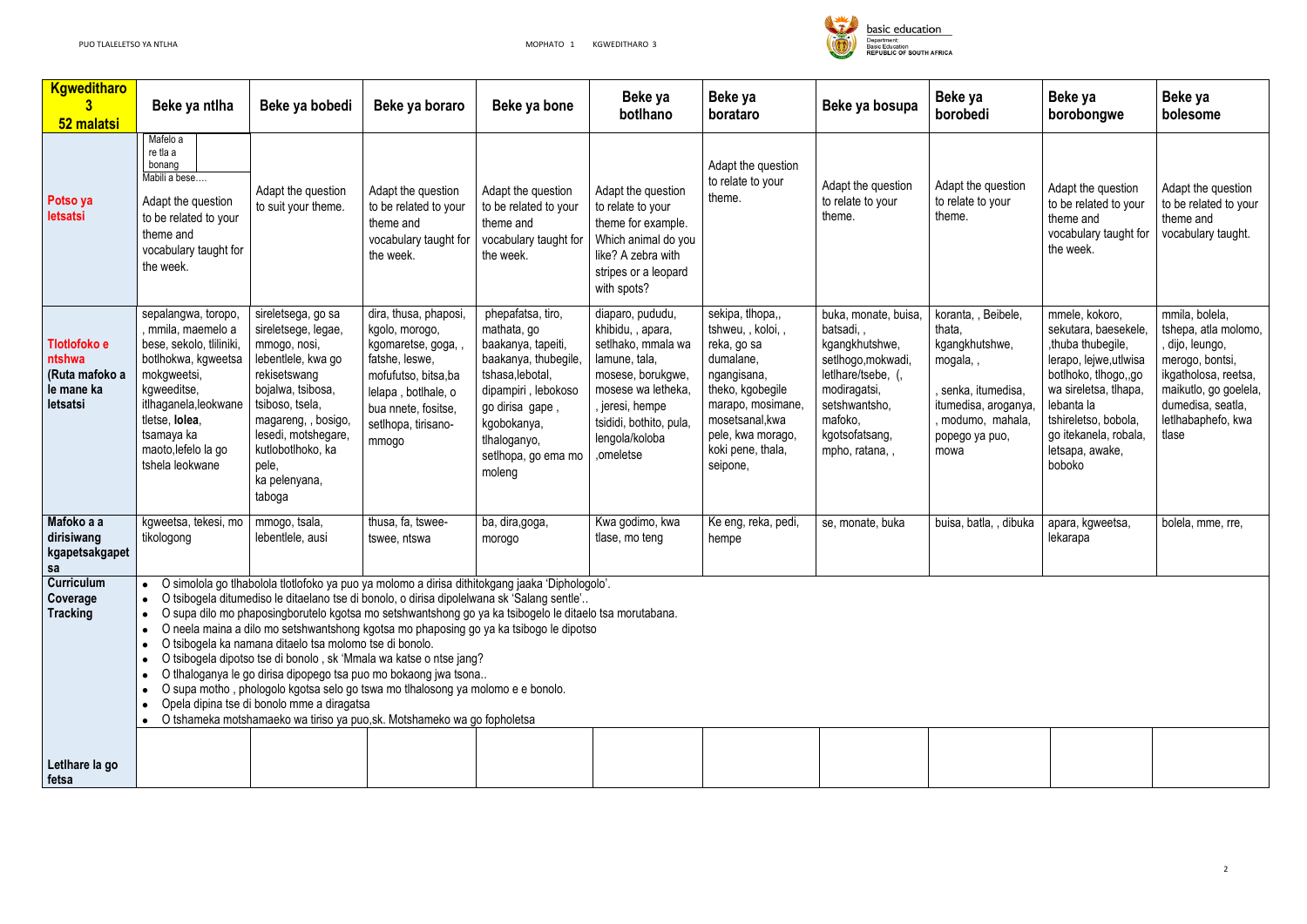

| Kgweditharo<br>52 malatsi                              | Beke ya ntlha                                                           | Beke ya bobedi                                            | Beke ya boraro                                                                                                                                                                                                                                                                                                                                                                                                                                                                                                                                                                            | Beke ya bone                                       | Beke ya<br>botlhano                     | Beke ya borataro                                                                                                                  | Beke ya bosupa                     | Beke ya<br>borobedi              | Beke ya<br>borobongwe             | Beke ya bosome           |  |
|--------------------------------------------------------|-------------------------------------------------------------------------|-----------------------------------------------------------|-------------------------------------------------------------------------------------------------------------------------------------------------------------------------------------------------------------------------------------------------------------------------------------------------------------------------------------------------------------------------------------------------------------------------------------------------------------------------------------------------------------------------------------------------------------------------------------------|----------------------------------------------------|-----------------------------------------|-----------------------------------------------------------------------------------------------------------------------------------|------------------------------------|----------------------------------|-----------------------------------|--------------------------|--|
| <b>CAPS</b><br>setIhogo                                |                                                                         |                                                           |                                                                                                                                                                                                                                                                                                                                                                                                                                                                                                                                                                                           |                                                    |                                         | <b>PUISO</b>                                                                                                                      |                                    |                                  |                                   |                          |  |
|                                                        |                                                                         | Mo mophatong wa ntiha re buisa Puisokopanelo fela         |                                                                                                                                                                                                                                                                                                                                                                                                                                                                                                                                                                                           |                                                    |                                         |                                                                                                                                   |                                    |                                  |                                   |                          |  |
|                                                        |                                                                         |                                                           |                                                                                                                                                                                                                                                                                                                                                                                                                                                                                                                                                                                           |                                                    |                                         | Bana ba bonela pele se se tla diragala mo kgannyeng (puiso ya ntlha) visualise, make inferences (make a good guess), ba lomaganya |                                    |                                  |                                   |                          |  |
| Diteng, Dikgopo                                        | Mosupologo:: Puiso                                                      | Puiso Ponelopele                                          | Puiso Ponelopele                                                                                                                                                                                                                                                                                                                                                                                                                                                                                                                                                                          | Puiso Ponelopele                                   | Puiso Ponelopele                        | Puiso Poeletso                                                                                                                    | Puiso Poeletso                     | Puiso Ponelopele                 | Puiso Ponelopele                  | Puiso Ponelopele         |  |
| lo le Dikgono                                          | Ponelopele                                                              | Puiso ya ntlha                                            | Puiso ya ntlha                                                                                                                                                                                                                                                                                                                                                                                                                                                                                                                                                                            | Puiso ya ntlha                                     | Puiso ya                                | Puiso ya ntlha                                                                                                                    | Puiso ya ntlha                     | Puiso ya ntlha                   | Puiso ya ntlha                    | Puiso ya ntlha           |  |
|                                                        | Labobedi:: Puiso ya<br>ntlha                                            | Laboraro:- Thala<br>kgang                                 | Laboraro: Thala<br>kgang                                                                                                                                                                                                                                                                                                                                                                                                                                                                                                                                                                  | Laboraro: Thala                                    | ntlha(Visualise)<br>Bana ba thala       | Bana ba thala kgang                                                                                                               | Bana ba thala<br>kgang ka laboraro | Bana thala kgang ka<br>Laboraro. | Laboraro: Thala<br>kgang          | Laboraro: Thala<br>kgang |  |
| Laboraro: Thala<br>kgang<br>Labone: Puiso ya<br>bobedi | Puiso ya bobedi<br>Labone:: Puiso ya<br>bobediFriday-<br>Puiso Poeletso | kgang<br>Puiso ya bobedi                                  | kgang ka Laboraro<br>Puiso ya<br>bobedi(inferences)                                                                                                                                                                                                                                                                                                                                                                                                                                                                                                                                       | ka Laboraro.                                       | Puiso ya bobedi                         | Puiso ya bobedi<br>Puiso Poeletso:                                                                                                | Puiso ya bobedi<br>Puiso Poeletso  | Puiso ya bobedi                  |                                   |                          |  |
|                                                        |                                                                         | (Bana ba boeletsa<br>bontlhanngwe jwa                     | Puiso Poeletso<br>(Bana ba boeletsa                                                                                                                                                                                                                                                                                                                                                                                                                                                                                                                                                       | Puiso<br>Poeletso: (Bana ba                        | Puiso ya bobedi<br>Puiso Poeletso::     | Puiso<br>Poeletso: Bana ba<br>diragatsa                                                                                           | Tiragatso kgang                    | Tiragatso kgang                  | Puiso Poeletso<br>Tiragatso kgang |                          |  |
|                                                        | Labotlhano:: Puiso<br>Poeletso                                          |                                                           | kgang e ba e ratileng.                                                                                                                                                                                                                                                                                                                                                                                                                                                                                                                                                                    | bontlhanngwe jwa<br>kgang e ba e<br>ratileng thata | diragatsa<br>bontlhanngwe jwa<br>kgang. | (Bana ba boeletsa<br>sengwe se ba se<br>gopolang mo                                                                               | bontlhanngwe jwa<br>kgang          |                                  |                                   |                          |  |
|                                                        | (Bana ba boeletsa<br>bontlhanngwe jwa<br>kgang e ba e ratileng          |                                                           |                                                                                                                                                                                                                                                                                                                                                                                                                                                                                                                                                                                           |                                                    |                                         | kgannyeng.                                                                                                                        |                                    |                                  |                                   |                          |  |
|                                                        | thata.                                                                  |                                                           |                                                                                                                                                                                                                                                                                                                                                                                                                                                                                                                                                                                           |                                                    |                                         |                                                                                                                                   |                                    |                                  |                                   |                          |  |
| Go fitlhelela<br>thuto le go e<br>latedisa             | $\bullet$<br>O diragatsa kgang a dirisa mmuisano.                       | Tlotla ka ditshwantsho a dirisa puogae mo go tlhokagalang | Reetsa kgang kgotsa setlhangwa se se nang le nnete fa ba ntse ba setse morutabana morago le go lebelela ditshwantsho.<br>Araba dipotso dingwe tse di bonolo ka tshegetso ya ditshwantsho.<br>Supa dilo mo ditshwantshong, sk. 'mpontshe rremogolo' 'Supa ntswa'<br>Listens to the story or non-fiction text while following the teacher and looking at the pictures.<br>O ithuta tlotlofoko nngwe ya molomo, sk. Mme, katse,nkgonne,diaparo jj.<br>Morago ga poeletso ya puiso o tsena khorase mo gare mo go tlhokagalang.<br>O thala setshwantsho a be a bona kakanyokgolo mo kgannyeng. |                                                    |                                         |                                                                                                                                   |                                    |                                  |                                   |                          |  |
| Letlha la go<br>fetsa                                  |                                                                         |                                                           |                                                                                                                                                                                                                                                                                                                                                                                                                                                                                                                                                                                           |                                                    |                                         |                                                                                                                                   |                                    |                                  |                                   |                          |  |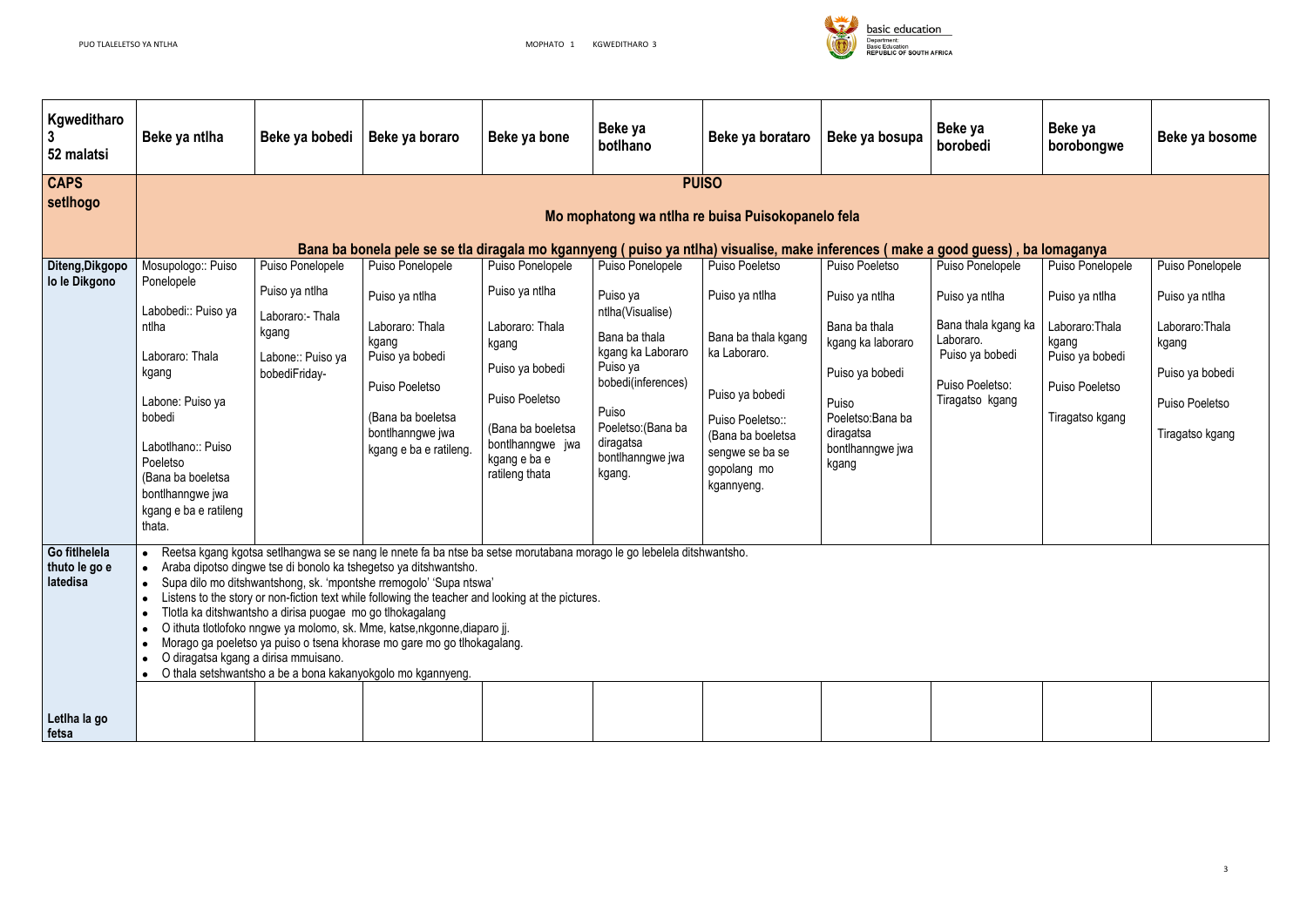

| Term 3<br>52 days                          | Beke ya ntlha 1                                                                                                                                                                                            | Beke ya<br>bobedi                                                                                                                                                                                                                                                                                               | Beke ya boraro                                                                                                                                                                                                                                                       | Beke ya bone                                                                                                                                                                                                         | Beke ya<br>botlhano                                                                                                                          | Beke ya borataro                                                                                                                                       | Beke ya bosupa                                                                                                                  | Beke ya<br>borobedi                                                                                                                             | Beke ya<br>borobonngwe                                                                                                       | Beke ya<br>bolesome                                                                                       |  |
|--------------------------------------------|------------------------------------------------------------------------------------------------------------------------------------------------------------------------------------------------------------|-----------------------------------------------------------------------------------------------------------------------------------------------------------------------------------------------------------------------------------------------------------------------------------------------------------------|----------------------------------------------------------------------------------------------------------------------------------------------------------------------------------------------------------------------------------------------------------------------|----------------------------------------------------------------------------------------------------------------------------------------------------------------------------------------------------------------------|----------------------------------------------------------------------------------------------------------------------------------------------|--------------------------------------------------------------------------------------------------------------------------------------------------------|---------------------------------------------------------------------------------------------------------------------------------|-------------------------------------------------------------------------------------------------------------------------------------------------|------------------------------------------------------------------------------------------------------------------------------|-----------------------------------------------------------------------------------------------------------|--|
| <b>CAPS</b><br><b>SetIhogo</b>             | <b>MEDUMO</b>                                                                                                                                                                                              |                                                                                                                                                                                                                                                                                                                 |                                                                                                                                                                                                                                                                      |                                                                                                                                                                                                                      |                                                                                                                                              |                                                                                                                                                        |                                                                                                                                 |                                                                                                                                                 |                                                                                                                              |                                                                                                           |  |
| Diteng, Dikgopo<br>lo, Dikgono             | Poeletso ya medumo<br>e e rutilweng mo<br>kgweditharo 2.<br>ala, ama,, ema,, ina,<br>sack, mock<br>Itsise medumo le<br>mafoko a<br>masha.mafoko a a<br>dumang mmogo, sk<br>roka/noka; oka/aka;<br>opa/ota. | Poeletso ya<br>medumo le<br>mafoko a a<br>rutilweng<br>gama, gata, gae,<br>legae. goga, gum,<br>gem<br>Itsiise medumo le<br>mafoko a<br>masha.Differentiat<br>e between ck and<br>Kgaoganya mafoko<br>a a tlwaelegileng<br>ka dinoko sk.<br>mafoko a a<br>tlhagelelang<br>kgapetsakgapetsa/<br>go tswa mo kgang | Poeletso ya medumo<br>le mafoko a a<br>ruttilweng<br>dijo, dula, duba, diga,<br>dry, dam, dig<br>Itsise medumo le<br>mafoko<br>Clap out syllables in<br>familiar words, e.g.<br>sight words/ words<br>from the story.                                                | Poeletso ya<br>medumo le mafoko<br>a a rutilweng.<br>bula bua buisa,<br>duba, bug<br>Itsise medumo le<br>mafoko<br>Kgaoganya le go<br>kopanya<br>Mafoko a a dumang<br>mmogo sk<br>roka/noka/gama;<br>kgama/bula,fula | Poeletso ya<br>medumo le mafoko<br>a a rutilweng.<br>raga, roma, roka<br>robala,<br>Itsise medumo le<br>mafoko<br>Kgaoganya le go<br>kopanya | Poeletso ya medumo<br>le mafoko a a<br>rutilweng<br>foka, foka, folaga,<br>fodisa fin, far<br>Itsise medumo le<br>mafoko<br>Kgaoganya le go<br>kopanya | Poeletso ya<br>medumo le mafoko<br>a a rutilweng<br>loga lapa, loma,<br>Itsise medumo e<br>mafoko<br>Itsise medumo le<br>mafoko | Poeletso ya<br>medumo le mafoko<br>a a rutilweng<br><b>Bontsi</b><br>Sk. dibuka dintswa.<br>dikouso, dikatse,<br>dipeba,<br>Tlhalosa tiro ya -d | Review past sounds<br>and words.<br><b>Bontsi-d</b><br>Sk dibokoso dijana<br>dikhai, digalase<br>Tlhalosa bongwe-le bontsi   | Poeletso<br>ya medumo le<br>mafoko a a rutilweng<br>Itsise medumo le<br>mafoko<br>Kgaoganya le go kopanya |  |
| Go fitlhelela<br>thuto le go e<br>latedisa | $\bullet$<br>O lemoga bontsi ka go bo utlwa.                                                                                                                                                               |                                                                                                                                                                                                                                                                                                                 | O opa diatla ka dinoko tsa mafoko a a tlwaelegileng, sk ba-na, pa-na-na.<br>Ka thuso ya morutabana o supa mangwe a mafoko a a rumisanang a kgang, dipina le diraeme.<br>O simolola go lemoga tshimologo ya medumopuo e e farologaneng mo mafokong sk.'b' mo go bana. |                                                                                                                                                                                                                      |                                                                                                                                              |                                                                                                                                                        |                                                                                                                                 |                                                                                                                                                 |                                                                                                                              |                                                                                                           |  |
| Letha la go<br>fetsa                       |                                                                                                                                                                                                            |                                                                                                                                                                                                                                                                                                                 |                                                                                                                                                                                                                                                                      |                                                                                                                                                                                                                      |                                                                                                                                              |                                                                                                                                                        |                                                                                                                                 |                                                                                                                                                 |                                                                                                                              |                                                                                                           |  |
| <b>CAPS</b><br><b>SetIhogo</b>             |                                                                                                                                                                                                            |                                                                                                                                                                                                                                                                                                                 |                                                                                                                                                                                                                                                                      |                                                                                                                                                                                                                      |                                                                                                                                              | <b>GO KWALA</b><br>Gakologelwa go diragatsa go kwala mo letlapakwalelong                                                                               |                                                                                                                                 |                                                                                                                                                 |                                                                                                                              |                                                                                                           |  |
| Diteng, Dikgopo<br>lo le Dikgono           | Ke rata go ya<br>Thala lefelo le o<br>ratang go ya kwa go<br>lona kwa toropong<br>town.                                                                                                                    | Ke ya toropong.<br>Baithuti ba ithala<br>bay a toropong.                                                                                                                                                                                                                                                        | Ke dira sentle le,<br>Baithuti ba thala motho<br>yo ba ratang go dira le<br>ene                                                                                                                                                                                      | Nna le tsala ya<br>mel<br>Baithuti ba thala ba<br>dira mmogo le<br>ditsala tsa bone.<br>together with their<br>friend.                                                                                               | Ke rata go apara<br>Baithuti ba thala dilo<br>tse ba ratang go di<br>apara.                                                                  | Ke rata go<br>rekakwa<br>lebentleleng la<br>diaparo.                                                                                                   | Ke rata go buisa<br>kgang…<br>Baithuti ba thala<br>kgang e be ratang<br>go e buisa.                                             | Ke rata go buisa<br>Baithuti ba thala<br>batho ba ba ratang<br>go buisa mmogo le<br>bone                                                        | Mmele wa me o<br>itekanetse fa ke<br>Baithuti ba thala<br>selo se ba<br>tshwarang mebele<br>ya bone e<br>itekanetse ka sone. | Ke tshepa<br>Baithuti ba thala<br>setshwantsho sa sa<br>motho yo ba sa mo<br>tshepeng                     |  |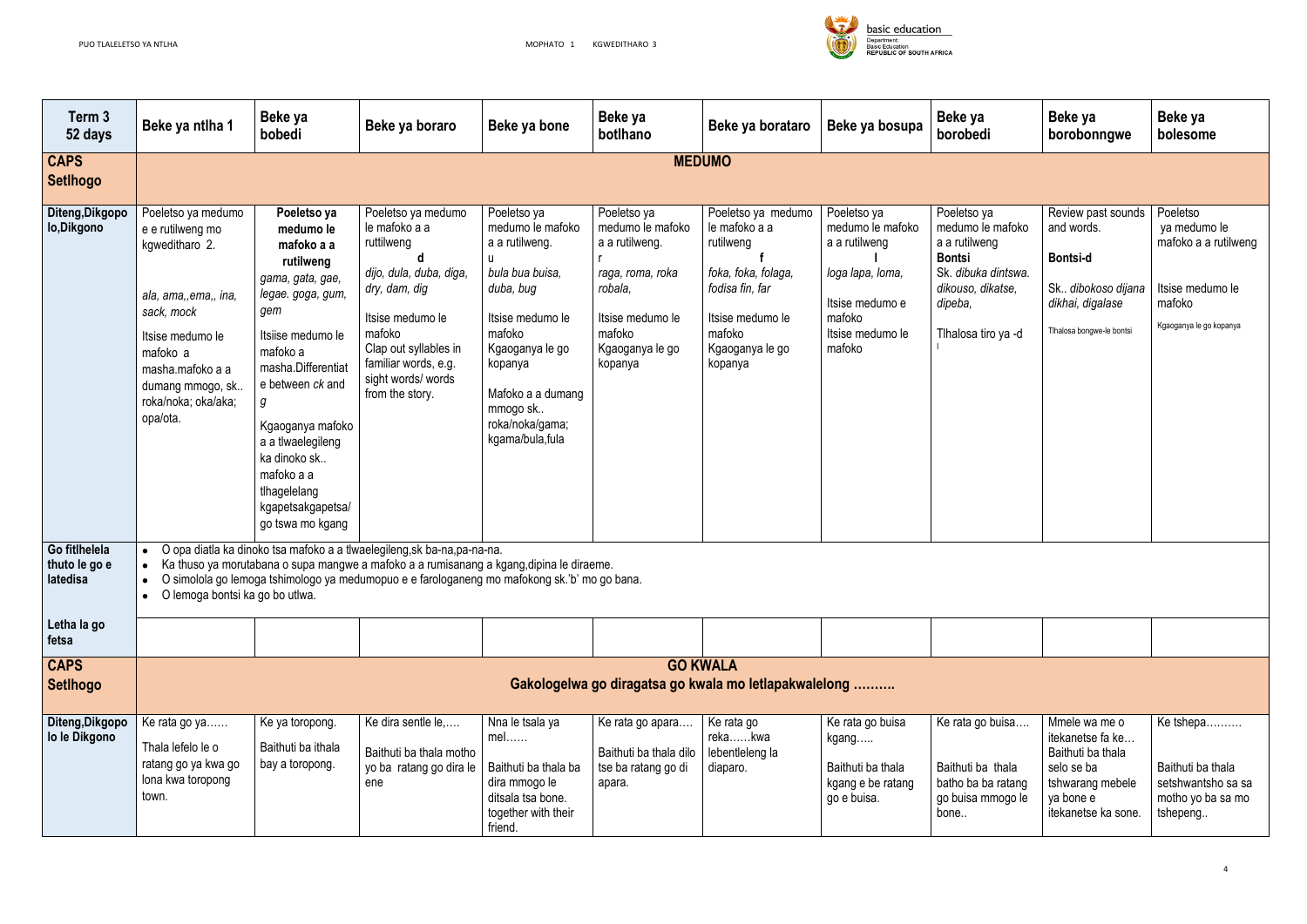

| Go fitlhelela<br>thuto le go e<br>latedisa<br>Date completed |                                                                                                                      |                                                                                                                     | Ka thuso ya morutabana o kwala dintlhatlhaloso tsa setshwantsho le go buisa se a se kwadileng.<br>• Ka thuso ya morutabana o kwala lenaane le le bonolo ka setlhogo sk.diphologolo: ntswa, katse,kgomo jj maungo:apole, panama, namune jj          |                                                                                                                                |                                                                                                                    |                                                                                                                |                                                                                                                    |                                                                                                                    |                                                                                                                                |                                                                                                                    |
|--------------------------------------------------------------|----------------------------------------------------------------------------------------------------------------------|---------------------------------------------------------------------------------------------------------------------|----------------------------------------------------------------------------------------------------------------------------------------------------------------------------------------------------------------------------------------------------|--------------------------------------------------------------------------------------------------------------------------------|--------------------------------------------------------------------------------------------------------------------|----------------------------------------------------------------------------------------------------------------|--------------------------------------------------------------------------------------------------------------------|--------------------------------------------------------------------------------------------------------------------|--------------------------------------------------------------------------------------------------------------------------------|--------------------------------------------------------------------------------------------------------------------|
| Ditirwana tse di<br>atolositsweng                            | <b>DBE Bukatlaleletso 2</b><br>ditsebe/matlhare 2 le<br>Thala setshwantsho<br>sa mafelo a o a<br>ratang mo toropong. | <b>DBE Bukatlaletso</b><br>ya 2/matlhare 4-5<br>Thala setshwantsho<br>sag ago o ya<br>toropong.                     | <b>DBE Bukatlaleletso 2</b><br>matlhare 6,7 le 8<br>Thala setshwantsho<br>ka wena o dira<br>mmogo le tsala ya<br>gago                                                                                                                              | <b>DBE Bukatlaleletso</b><br>2 matlhare 8,9<br>Thala setshwantsho<br>ka sengwe se o se<br>dirang go thusa ba<br>lelapa kwa gae | <b>DBE Bukatlaleletso</b><br>2 matlhare 10,11 le<br>12<br>Thala setshwantsho<br>sa diaparo tse o di<br>ratang.     | <b>DBE Bukatlaleletso 2</b><br>pages 13 le 14<br>Thala setshwantsho<br>sa diaparo tse o<br>ratang go di reka.  | <b>DBE Bukatlaleletso</b><br>2 Pages 15, 16, 17,<br>Thala setshwantsho<br>sa buka e o ratang<br>go e buisa.        | <b>DBE</b> Bukatlaleletso<br>2 ditsebe 19, 20 le<br>21.<br>Thala setshwantsho<br>ka wena o buisa<br>buka.          | <b>DBE Bukatlaleletso 2</b><br>ditsebe 21,22 le 23<br>Thala setshwantsho<br>ka sengwe se se<br>bolokegileng.                   | <b>DBE Bukatlaleletso</b><br>2 ditsebe24 le 25<br>Thala setshwantsho<br>sa sengwe se se sa<br>tshepagaleng         |
| Tlhatlhobo ya<br>kitso ya ngwana                             | Baithuti ba dira<br>ditlhogo tse di<br>tlwaelegileng                                                                 | Baithuti ba itse<br>setlhogo                                                                                        | Baithuti ba itse<br>setlhogo.                                                                                                                                                                                                                      | Baithuti ba itse<br>setlhogo                                                                                                   | Baithuti ba itse<br>setlhogo                                                                                       | Baithuti ba itse<br>setlhogo.                                                                                  | Baithuti ba itse<br>setlhogo.                                                                                      | Baithuti ba itse<br>setlhogo.                                                                                      | Baithuti ba itse<br>setlhogo                                                                                                   | Baithuti ba itse<br>setlhogo                                                                                       |
|                                                              | Buka kgolo<br>Dikarata tsa mafoko<br>Phousetara<br>Dibuka tsa puiso<br><b>DBE Bukatlaleletso 1</b>                   | Buka kgolo<br>Dikarata tsa<br>mafoko<br>Ditshwantsho<br>Phousetara<br>Dibuka tsa puiso<br><b>DBE Bukatlalaletso</b> | Biuka kgolo<br>Dikarata tsa mafoko<br>Ditshwantsho<br>Diphousetara<br>Dibuka tsa puiso<br><b>DBE</b> Bukatlalaletso1                                                                                                                               | Buka kgolo<br>Dikarata tsa mafoko<br>Ditshwantsho<br>Diphousetara<br>Dibuka tsa puiso<br><b>DBE</b><br>Bukatlalaletso1         | Buka kgolo<br>Dikarata tsa mafoko<br>Ditshwantsho<br>Diphousetara<br>Dibuka tsa puiso<br><b>DBE Bukatlaleletso</b> | Buka kgolo<br>Dikarata tsa mafoko<br>Ditshwantsho<br>Diphousetara<br>Dibuka tsa puiso<br>DBE Buka tlalaletso 1 | Buka kgolo<br>Dikarata tsa mafoko<br>Ditshwantsho<br>Diphousetara<br>Dibuka tsa puiso<br><b>DBE</b> Bukatlalaletso | Buka kgolo<br>Dikarata tsa mafoko<br>Ditshwantsho<br>Diphousetara<br>Dibuka tsa puiso<br><b>DBE</b> Bukatlalaletso | <b>Buka tlaleletso</b><br>Dikarata tsa mafoko<br>Ditshwantsho<br>Diphousetara<br>Dibuka tsa puiso<br><b>DBE Bukatlaleletso</b> | Buka kgolo<br>Dikarata tsa mafoko<br>Ditshwantsho<br>Diphousetara<br>Dibuka tsa puiso<br><b>DBE Bukatlaleletso</b> |
| Tihatihobo e e<br>sa tlhomamang                              |                                                                                                                      | G o lebelela le go tihatihoba ditirwana ka nako ya go ithuta.                                                       | Gaese tshwanelo e e gatelelwang gore tirwana tsotlhe di tlhatlhobiwe re tshwanetse re netefatse gore baithuti ba fiwa tshono ya go di diragatsa<br>E dirwa ka tlhatlhobo e e sa tlhomamang le go ithuta. This must be done informally and ongoing. |                                                                                                                                |                                                                                                                    |                                                                                                                |                                                                                                                    |                                                                                                                    |                                                                                                                                |                                                                                                                    |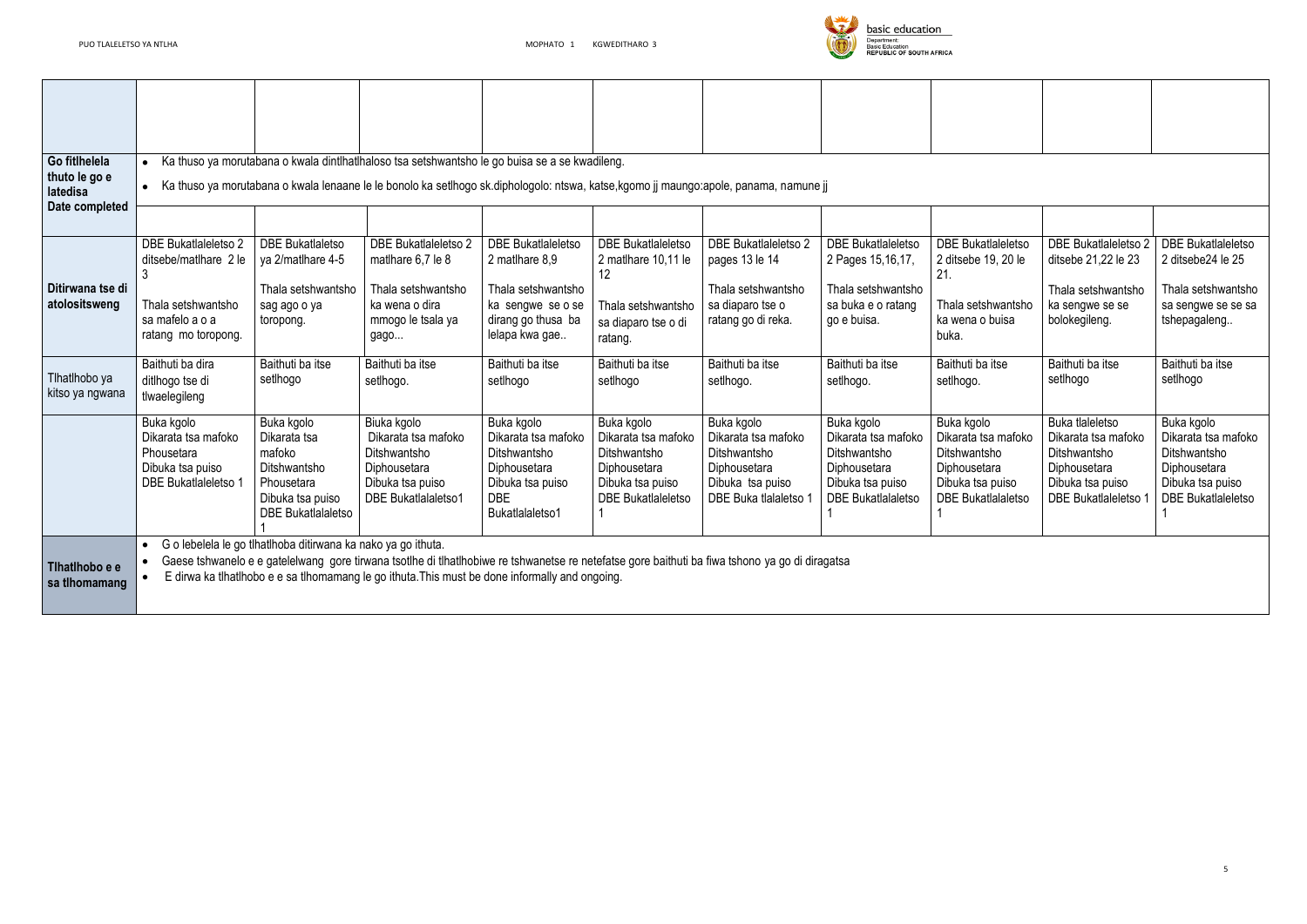

# **TLHATLHOBO : KGWEDITHARO 3**

#### **LENANE LA TLHATLHOBO:**

| a | Letlha la go fetsa<br>tlhatlhobo           | Letlha la<br>tlhatlhobo e<br>feditseng ka lon                                                          |
|---|--------------------------------------------|--------------------------------------------------------------------------------------------------------|
|   | Ka beke ya 9                               |                                                                                                        |
|   |                                            |                                                                                                        |
|   | tsa botshelo.Dikgono ga di a tshwanelwa go | we le lengwe.O tshwanetse go feleletsa lenaane la                                                      |
|   | Ka beke ya 9                               |                                                                                                        |
|   |                                            |                                                                                                        |
|   |                                            | a ditirwana tsa letsatsi le letsatsi.Morutabana mongwe                                                 |
|   |                                            |                                                                                                        |
|   | Ka beke ya 9                               |                                                                                                        |
|   | leduo le le 1 la puiso mo go SASAMS.       | vana mongwe le mongwe o neelwa nako ya metsotso<br>a mafoko,thelelo,tekatlhaloganyo,sk.2-3 ya dipotso, |
|   | Ka beke ya 9                               |                                                                                                        |
|   |                                            | le neetsweng le tlaa dirisa go rekola le go neela                                                      |
|   |                                            |                                                                                                        |

| Karolo<br>thuto        | Dikgono tseo di tla tlhatlhobiwang                                                                                                                                                                                                                                                                                                                                                                                                                                                                                                                                                                                                                                                                | Mokgwa wa go<br>tlhatlhobo                | Sediriswa sa go<br>tlhatlhoba | Tsitsinyo ya<br>maduo | Letlha la go fetsa<br>tlhatlhobo | Letlha la<br>tlhatlhobo e<br>feditseng ka lon |
|------------------------|---------------------------------------------------------------------------------------------------------------------------------------------------------------------------------------------------------------------------------------------------------------------------------------------------------------------------------------------------------------------------------------------------------------------------------------------------------------------------------------------------------------------------------------------------------------------------------------------------------------------------------------------------------------------------------------------------|-------------------------------------------|-------------------------------|-----------------------|----------------------------------|-----------------------------------------------|
| Go reetsa<br>le go bua | Supa motho, phologolo kgotsa selo go tswa mo tlhalosong ya molomo e e bonolo sk.'Ke phologolo e nnye'<br>O supa go tlhaloganya motheo wa tlotlofokoya molomo ka go supa dilo mo phaposiborutelo kgotsa mo<br>setshwantshong go ya ka tsibogelo le ditaelo tsa morutabana sk.'Montshe apole/namune/legapu ji.                                                                                                                                                                                                                                                                                                                                                                                      | Temogo/ tiragatso le<br>tlhatlhobo molomo | Ruburiki                      | 10 <sup>°</sup>       | Ka beke ya 9                     |                                               |
|                        | O tsibogela ditumediso le ditaelano tse di bonolo, o dirise dipolelwana, sk.'Dumelang lo tsogile jang?<br>O tsibogela ditumediso le ditaelano tse di bonolo, o dirise dipolelwana, sk. Dumelang lo tsogile jang?<br>O opela dipina tse di bonolo mme o diragatse.                                                                                                                                                                                                                                                                                                                                                                                                                                 |                                           | Letlhare la tekolo            |                       |                                  |                                               |
|                        | Dikaelo go morutabana:Kgono nngwe le nngwe gay a tshwanelwa ke go tlhatlhobiwa ka nako ya tiro ya molomo ya letsatsi le letsatsi mo dirutweng tsotlhe,dilomaganwa le Dipalo le Dikgono tsa botshelo.Dikgono ga di a tshwanelwa<br>tlhatlhobiwa tsotlhe ,Morutabana o tshwanetse go netefatsa gore morutwana o neelwa tshono mo dirutweng tsotlhe go supa bokgoni jwa go bua le go diragatsa mo dirutweng tsa letsatsi lengwe le lengwe.O tshwanetse go feleletsa<br>tekolo le go neela morutwa mongwe le mongwe maduo o dirisa ruburiki kwa bokhutlong jwa beke ya 9.Go tshwanetse ga nna le leduo le lengwe la Go reetsa le go Bua mo go SASAMS.                                                 |                                           |                               |                       |                                  |                                               |
| Medumo                 | • O lemoga bontsi ka go utlwa mafoko.(katse-dikatse)                                                                                                                                                                                                                                                                                                                                                                                                                                                                                                                                                                                                                                              | Temogo/ tiragatso &<br>tlhatlhobo molomo  | Ruburiki                      | 5                     | Ka beke ya 9                     |                                               |
|                        | • O simolola go lemoga tshimololo ya medumo e e farologaneng mo mafokong sk.'b' mo go bana.                                                                                                                                                                                                                                                                                                                                                                                                                                                                                                                                                                                                       |                                           | Letlha la tekolo              | n/a                   |                                  |                                               |
|                        | Dikaelo go Morutabana:Kgono nngwe le nngwe ga ya tshwanelwa ke go tlhatlhobiwa ka nosi, mme fela dikgono tsa motlotlo le tsa medumopuo di tlaa elwa tlhoko le go tlhatlhobiwa ka nako ya ditirwana tsa letsatsi le letsatsi.Mo<br>le mongwe o tshwanetse go neelwa maduo mo bekeng ya 9 o dirisa lenaane tlhatlhobo le dirubiriki tse di neetsweng. Go tla nna le maduo le (motlotlo le mopeleto) mo go SASAMS.                                                                                                                                                                                                                                                                                   |                                           |                               |                       |                                  |                                               |
| <b>Puiso</b>           | Araba dipotso dingwe tse di bonolo ka tshegetso ya ditshwantsho, sk 'hutshe e kae?<br>Diragatsa kgang a dirisa mmuisano.<br>$\bullet$                                                                                                                                                                                                                                                                                                                                                                                                                                                                                                                                                             | Temogo & molomo                           | Ruburiki                      | 10                    |                                  |                                               |
|                        | Reetsa kgang kgotsa kgang e e seng ya nnete.<br>Morago ga poeletso ya puiso o tsena khorase mo gare mo go tlhokagalang<br>O supa batho ba bangwe , diphologolo le dilo mo ditshwantshong tsa dibka tse dikgolo.                                                                                                                                                                                                                                                                                                                                                                                                                                                                                   |                                           | Letlhare la tekolo            | n/a                   | Ka beke ya 9                     |                                               |
|                        | Dikaelo go Morutabana:Barutwana botlhe bat la tlhatlhobiwa ka nako e e dirisetswang puisokaelo ka ditlhopha mo bekeng ya 8 le 9 mo go bonnye 40-50 ya mafoko a annang a le teng(morutwana mongwe le mongwe o neelwa nako ya me<br>e le 1-2)dirisa nnang mafoko a a tlwaelegileng a a nnang a le tenga a mo phousetareng ya A4 e e laminatilweng.Setlhangwa sa puiso(bukana ya puiso)se se nang le mafoko 40-50(temogo ya mafoko,thelelo,tekatlhaloganyo,sk.2-3 y<br>morutwana mongwe le mongwe o tshwanetse go neelwa nako ya metsotso e le 2-3.Lenaane tekolo le o le neetsweng le tla dirisa go rekota le go neela maduo go ya ka rubiriki.Go tla nna fela leduo le le 1 la puiso mo go SASAMS. |                                           |                               |                       |                                  |                                               |
| Go kwala               | • O kwala lenaana le le bonolo ka setlhogo(mafoko a 3-5)                                                                                                                                                                                                                                                                                                                                                                                                                                                                                                                                                                                                                                          | Kwalo                                     | Thutiso                       | n/a                   | Ka beke ya 9                     |                                               |
|                        | Ditaelo go morutabana:Morutwana mongwe le mongwe o tshwanetse go tlhatlhobiwa mo tirwaneng e le 1 go feleletsa letlhomeso la go kwala mo bekeng ya 6Lenaane tekolo le o le neetsweng le tlaa dirisa go rekola le go neela<br>maduo go ya ka rubiriki .Go tla nna fela le leduo le lengwe la karolo e e kwadilweng mo go SASAMS.                                                                                                                                                                                                                                                                                                                                                                   |                                           |                               |                       |                                  |                                               |
|                        | MADUO a tla rekotiwa mo go SASAMS.Maduo a tla fetolelwa go peresente go bontsha maemo 1-7 mo karateng ya pegelo/                                                                                                                                                                                                                                                                                                                                                                                                                                                                                                                                                                                  |                                           |                               |                       |                                  |                                               |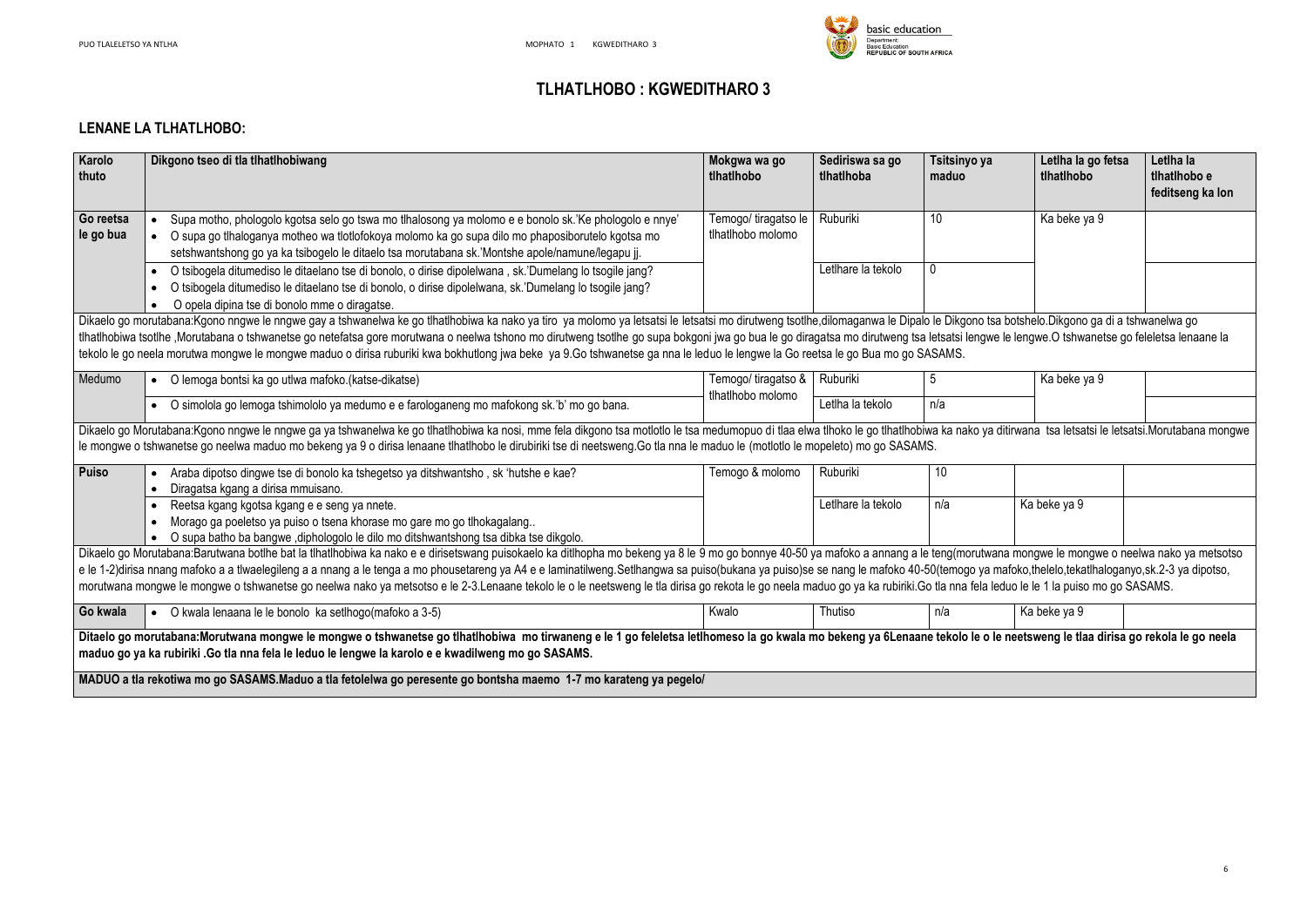

## **TLHATLHOBO: LETLHARE LA TEKOLO**

|                     | <b>GO REETSA LE GO BUA</b>                                                    |                                                                                      |                                        | <b>MEDUMO</b>                                                                      |                                                                                          | <b>PUISO</b>                                                                                                                                     |                                                                                                                 |                                             | <b>DITSHWAELO</b> |
|---------------------|-------------------------------------------------------------------------------|--------------------------------------------------------------------------------------|----------------------------------------|------------------------------------------------------------------------------------|------------------------------------------------------------------------------------------|--------------------------------------------------------------------------------------------------------------------------------------------------|-----------------------------------------------------------------------------------------------------------------|---------------------------------------------|-------------------|
|                     |                                                                               |                                                                                      |                                        |                                                                                    |                                                                                          |                                                                                                                                                  | <b>GO KWALA</b>                                                                                                 |                                             |                   |
| Tshwaya ka x kgotsa | o dirise<br>O tsibogela ditumediso le<br>ditaelo tse di bonolo<br>dipolelwana | $\circ$<br>di bonolo<br>ρg<br>diragatsa ka kaelo<br>O opela dipina tse<br>morutabana | ᄒ<br>O tsibogela dipotso tse<br>bonolo | farologaneng mo mafokong<br>ya medumo e e<br>lemoga<br>O simolola go<br>tshimologo | gare<br>o tsena khorase mo<br>a<br>Morago ga poeletso yay<br>mo go tlhokagalang<br>puiso | Reetsa kgang kgotsa kgang e<br>ъa<br>setse morutabana morago le<br>seng ya nnete fa ba ntse<br>go lebelela ditshwantsho<br>$\boldsymbol{\omega}$ | diphologolo le<br>dilo mo ditshwantshong tsa<br>O supa batho ba bangwe<br>dibuka tse dikgolo<br>diphologolo, le | O kwala lenaane le le bonolo<br>ka setlhogo |                   |
| Maina a bana        |                                                                               |                                                                                      |                                        |                                                                                    |                                                                                          |                                                                                                                                                  |                                                                                                                 |                                             |                   |
|                     |                                                                               |                                                                                      |                                        |                                                                                    |                                                                                          |                                                                                                                                                  |                                                                                                                 |                                             |                   |
|                     |                                                                               |                                                                                      |                                        |                                                                                    |                                                                                          |                                                                                                                                                  |                                                                                                                 |                                             |                   |
|                     |                                                                               |                                                                                      |                                        |                                                                                    |                                                                                          |                                                                                                                                                  |                                                                                                                 |                                             |                   |
|                     |                                                                               |                                                                                      |                                        |                                                                                    |                                                                                          |                                                                                                                                                  |                                                                                                                 |                                             |                   |
|                     |                                                                               |                                                                                      |                                        |                                                                                    |                                                                                          |                                                                                                                                                  |                                                                                                                 |                                             |                   |

### **ASSESSMENT OF LEARNING: SCORESHEET**

|                                   | <b>GO REETSA LE GO BUA</b>                                                                                                                                                                         |                                                                                                                           |                                                                             | <b>MEDUMO</b>                     | <b>PUISO</b>                            |                                                                                                                |                                                                   | <b>Ditshwaelo</b> |
|-----------------------------------|----------------------------------------------------------------------------------------------------------------------------------------------------------------------------------------------------|---------------------------------------------------------------------------------------------------------------------------|-----------------------------------------------------------------------------|-----------------------------------|-----------------------------------------|----------------------------------------------------------------------------------------------------------------|-------------------------------------------------------------------|-------------------|
|                                   | bukakgolo kgotsa go tswa mo mofuteng<br>est<br>diphologolo le<br>sa dithalo<br>go tswa mo<br>setthangwa<br>didiriswa mo dithalong<br>supa batho bangwe<br>mongwe wa :<br>di godiciteuro<br>$\circ$ | setshwantshong ka tsibogo ya ditaelo<br>O supa go tihaloganya tlotlofoko mo<br>kgang ka go supa dilo mo<br>tsa morutabana | go bua<br>reetsa le<br><u>ဝိ</u><br>$\boldsymbol{\sigma}$<br>otlhe<br>Maduo | go bo utlwa<br>O lemoga bontsi ka | dirisa mmuisano<br>g<br>Diragatsa kgang | ფ<br>თ<br>tsa lefoko ka lefoko ka<br>di bonolo tse<br>dipotso tse<br>dikhutshwane<br>arba<br>kgang.<br>$\circ$ | go bua<br>Go reetsa le<br>$\boldsymbol{\varpi}$<br>otlhe<br>Maduo |                   |
| <b>LETLHA</b>                     |                                                                                                                                                                                                    |                                                                                                                           |                                                                             |                                   |                                         |                                                                                                                |                                                                   |                   |
| <b>MADUO</b>                      | 5                                                                                                                                                                                                  | 5                                                                                                                         | 10                                                                          | 5                                 | 5                                       | $5\phantom{.0}$                                                                                                | 15                                                                |                   |
| <b>MAINA A</b><br><b>BAITHUTI</b> |                                                                                                                                                                                                    |                                                                                                                           |                                                                             |                                   |                                         |                                                                                                                |                                                                   |                   |
|                                   |                                                                                                                                                                                                    |                                                                                                                           |                                                                             |                                   |                                         |                                                                                                                |                                                                   |                   |
| $\overline{2}$                    |                                                                                                                                                                                                    |                                                                                                                           |                                                                             |                                   |                                         |                                                                                                                |                                                                   |                   |

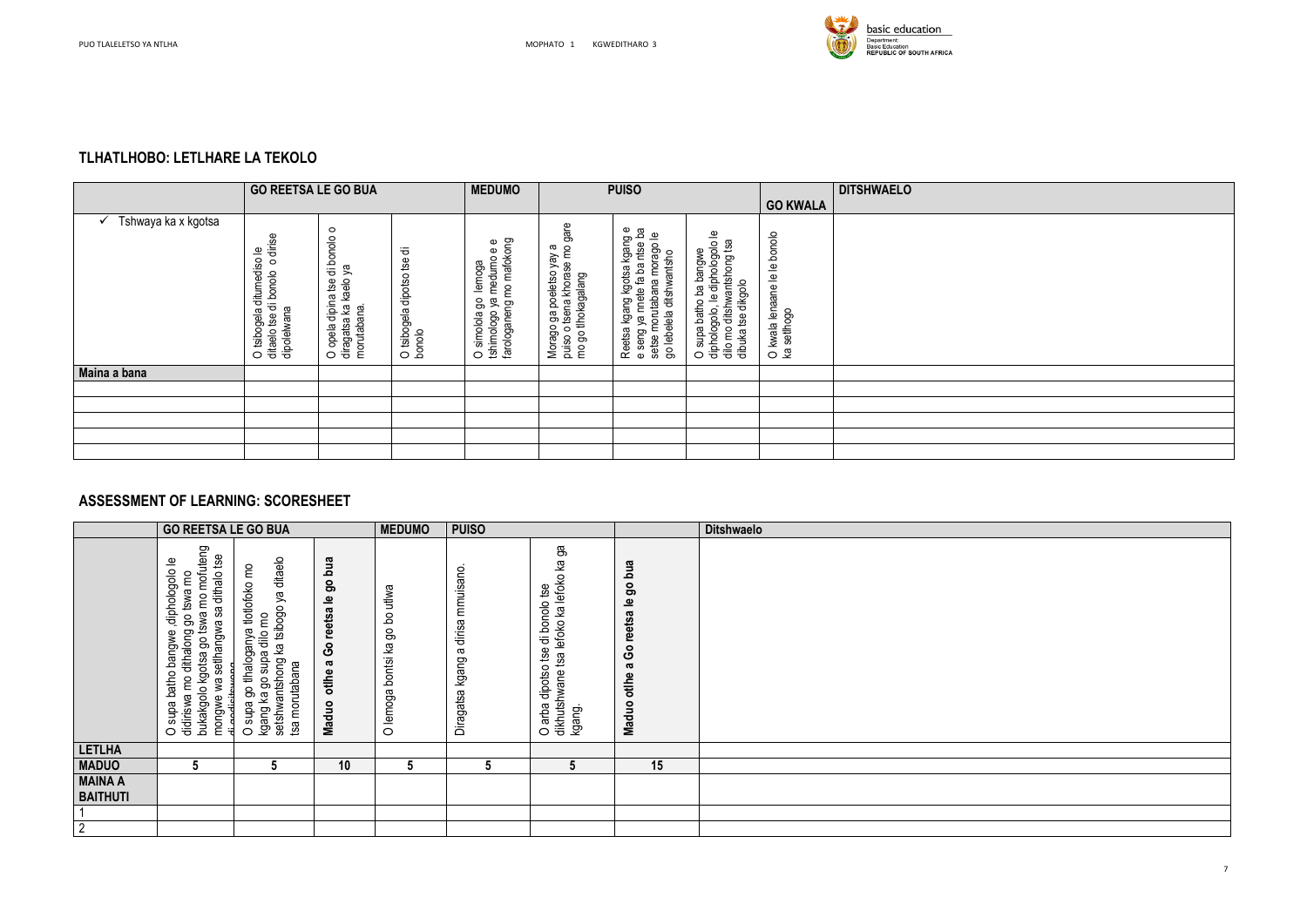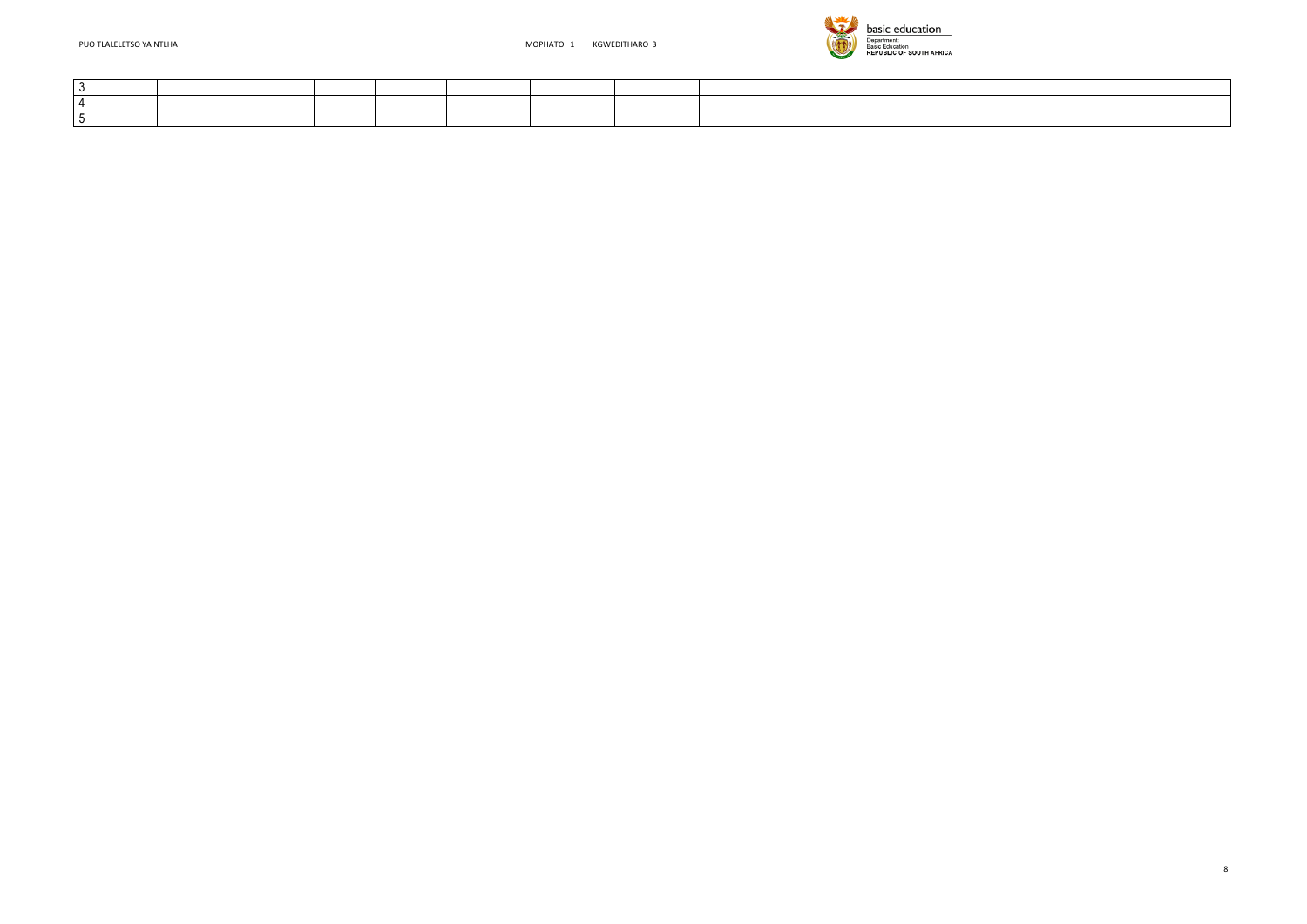

#### **RUBRIC EXAMPLES:**

|                                |                                   |                                  | <b>GRADE 1 RUBRIC: Term 3</b>    |                                  |  |
|--------------------------------|-----------------------------------|----------------------------------|----------------------------------|----------------------------------|--|
|                                |                                   |                                  | <b>LISTENING AND SPEAKING</b>    |                                  |  |
| <b>Activity</b>                |                                   |                                  |                                  |                                  |  |
| Identifies a person, animal or | The learner is unable to identify | The learner can only identify 1  | The learner can only identify 2  | The learner can only identify 3  |  |
| object from a simple oral      | a person, animal or object        | of the 4 items independently.    | of the 4 items independently.    | of the given items from an oral  |  |
| description.                   | without support from the          |                                  |                                  | description.                     |  |
| (At least 4 items)             | teacher.                          |                                  |                                  |                                  |  |
| <b>Activity</b>                |                                   |                                  |                                  |                                  |  |
| Demonstrates understanding of  | Learner is unable to point to     | Learner is able to point to 1 of | Learner is able to point to 2 of | Learner is able to point to 3 of |  |
| basic oral vocabulary by       | objects without support.          | the 4 objects without any        | the 4 objects without any        | the 4 objects without any        |  |
| pointing to objects.           |                                   | support from the teacher.        | support from the teacher.        | support from the teacher.        |  |
| (At least 4 objects)           |                                   |                                  |                                  |                                  |  |
|                                |                                   |                                  |                                  |                                  |  |
|                                |                                   |                                  | <b>PHONICS</b>                   |                                  |  |
| <b>Activity</b>                |                                   |                                  |                                  |                                  |  |
| Recognise plurals in words     | Unable to recognise plurals in    | Recognise plurals in words       | Recognise plurals in words       | Recognise plurals in words       |  |
| orally (s and es)              | words orally                      | orally by identifying at least 2 | orally by identifying at least 3 | orally by identifying at least 4 |  |
| (At least 5 words)             |                                   |                                  |                                  |                                  |  |
|                                |                                   |                                  | <b>READING</b>                   |                                  |  |
| <b>Activity</b>                |                                   |                                  |                                  |                                  |  |
| Answers simple oral questions  | Unable to respond to oral         | Answers 1 simple oral            | Answers 2 simple oral            | Answers 3 simple oral            |  |
| about a story                  | question about a story without    | questions about a story          | questions about a story          | questions about a story          |  |
| (At least 2-3 questions)       | support.                          |                                  |                                  |                                  |  |
| <b>Activity</b>                |                                   | 2                                | 3                                |                                  |  |
| Acts out parts of the story    | Needs support to speak in FAL     | Is able to act out the story but | Is able to act out the story and | Is able to act out the story and |  |
| using some of the dialogue     |                                   | cannot read the dialogue         | reads 1 short dialogue           | using the 1 dialogue of the      |  |
|                                |                                   | fluently                         |                                  | main character that the learner  |  |
|                                |                                   |                                  |                                  | has memorised                    |  |

# $5\phantom{.0}$ The learner can identify all items from the given oral description with confidence.  $5\overline{5}$ Learner points to all the objects<br>independently and confidently.  $5\phantom{.0}$ Recognise plurals in words<br>orally by identifying at least 5  $5\phantom{.0}$ Answers more than 3 simple oral questions about a story  $\sqrt{5}$

Very good at acting out parts of the story, and using some of the dialogue